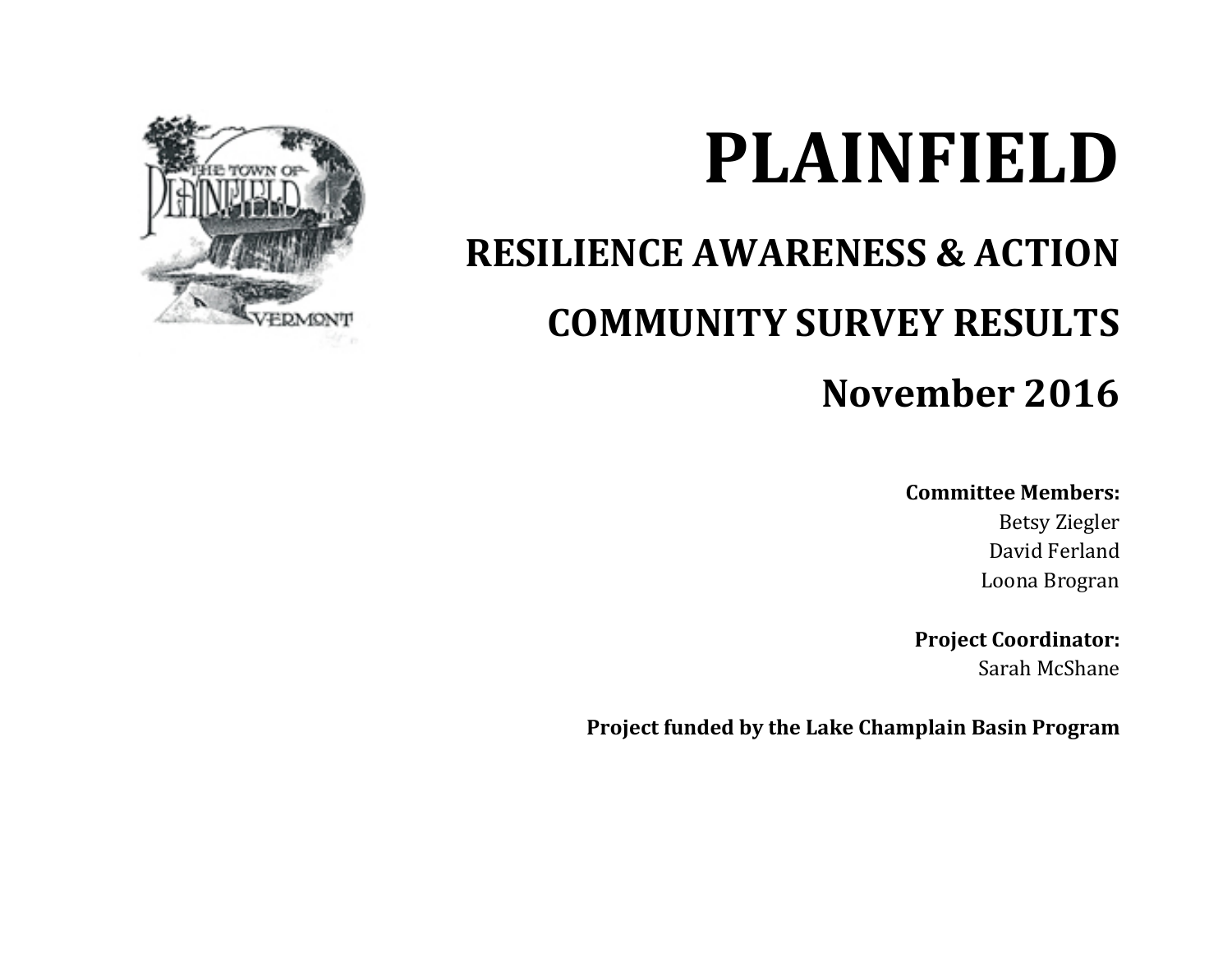### **Summary**

Attached are the results of the Plainfield Community Resiliency Survey. The survey was conducted during August & September 2016 as part of the Plainfield Resilience Awareness & Action Project. The purpose of the survey was to collect public comments and to identify opportunities to improve the town's overall resiliency. The survey was mailed to 438 registered voters. Paper copies were available at the Town Clerk's Office, Cutler Library, and the Plainfield Co-op. An electronic survey was also available online. A total of 68 surveys were submitted.

The survey focused on collecting opinions regarding four resiliency categories:

- Basic Needs and Services
- Environment & Natural Systems
- Physical Infrastructure
- Community Connections & Resources

The Committee anticipates the survey results will be of interest to the public, Select Board, and other town boards and commissions. The survey results will be used, in conjunction with existing reports, studies, and adopted plans, to develop short and long-term resiliency strategies and identify areas where improvements might be needed.



*A resilient community is a stronger, safer, more connected communityready for whatever comes its way.*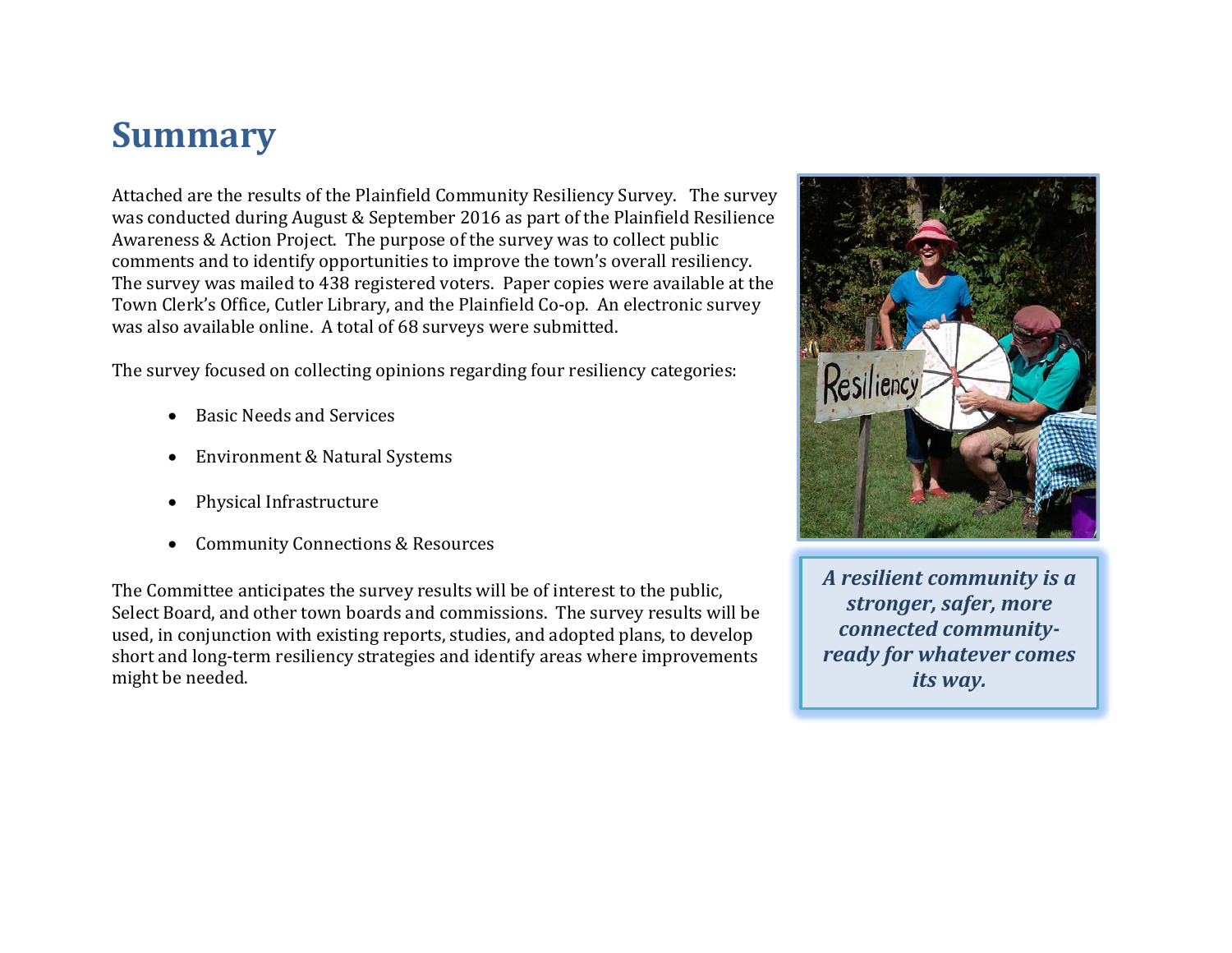### **BASIC NEEDS AND SERVICES**

#### **Overview**

Participants were asked to provide their opinion on the following statement:

> *During a natural disaster, our town is able to supply the basic needs (food, water, energy, emergency response, medical attention, and other supplies) that residents need to survive.*



#### **Comments Received (Basic Needs and Services):**

"Our fast squad is amazing and with health center in town I believe we're okay with emergency response? Neighbors would come through with food."

"It was completely unnecessary to have the Brook Road closed for as long as it was."

"We could use a centrally located storage area for gallons of water and food that doesn't require cooking- plus blankets or sleeping bags for people who want to remain in their homes, despite lack of heat."

"We have an excellent rescue squad, but I don't think we have emergency water or food supplies."

"This needs to include the informed, the disabled, and pets, as well as the able bodied."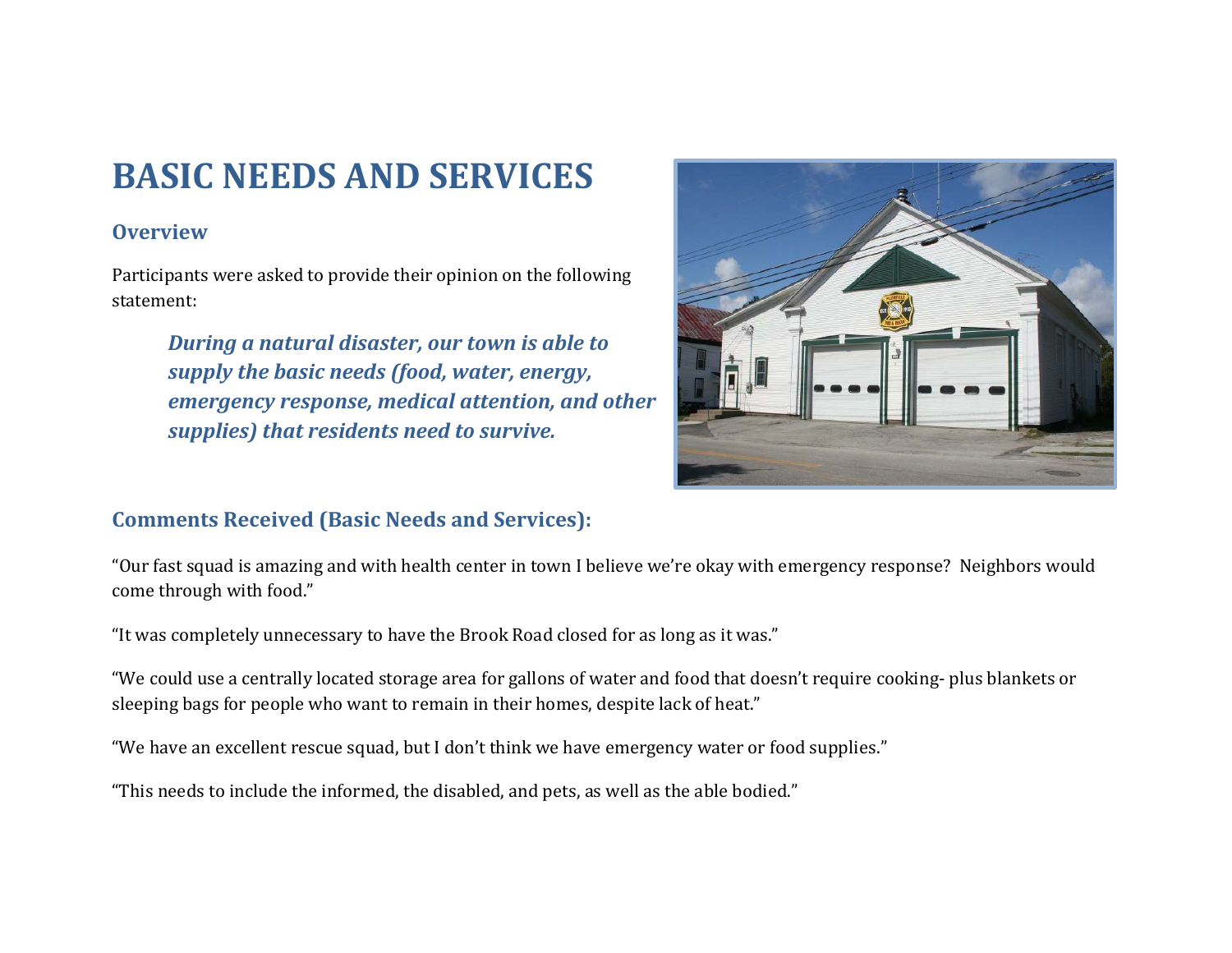

| <b>BASIC NEEDS AND SERVICES</b> |                 |
|---------------------------------|-----------------|
| 27%                             | Agree           |
| 12%                             | <b>Disagree</b> |
| 20%                             | Sort-of         |
| 33%                             | Don't Know      |
| 8%                              | <b>Blank</b>    |

"I sort-of know this because I took an Emergency Training session with Rob Bridges. Otherwise, I would have no idea." "Not sure how much we could supply. Most likely people are generally willing to help each other."

"Property destroyed by a flood should not be rebuilt in the flood plane so the need for services will not be required for the same problem twice."

"I do not live in the village."

"One can only hope the less fortunate can acquire relief."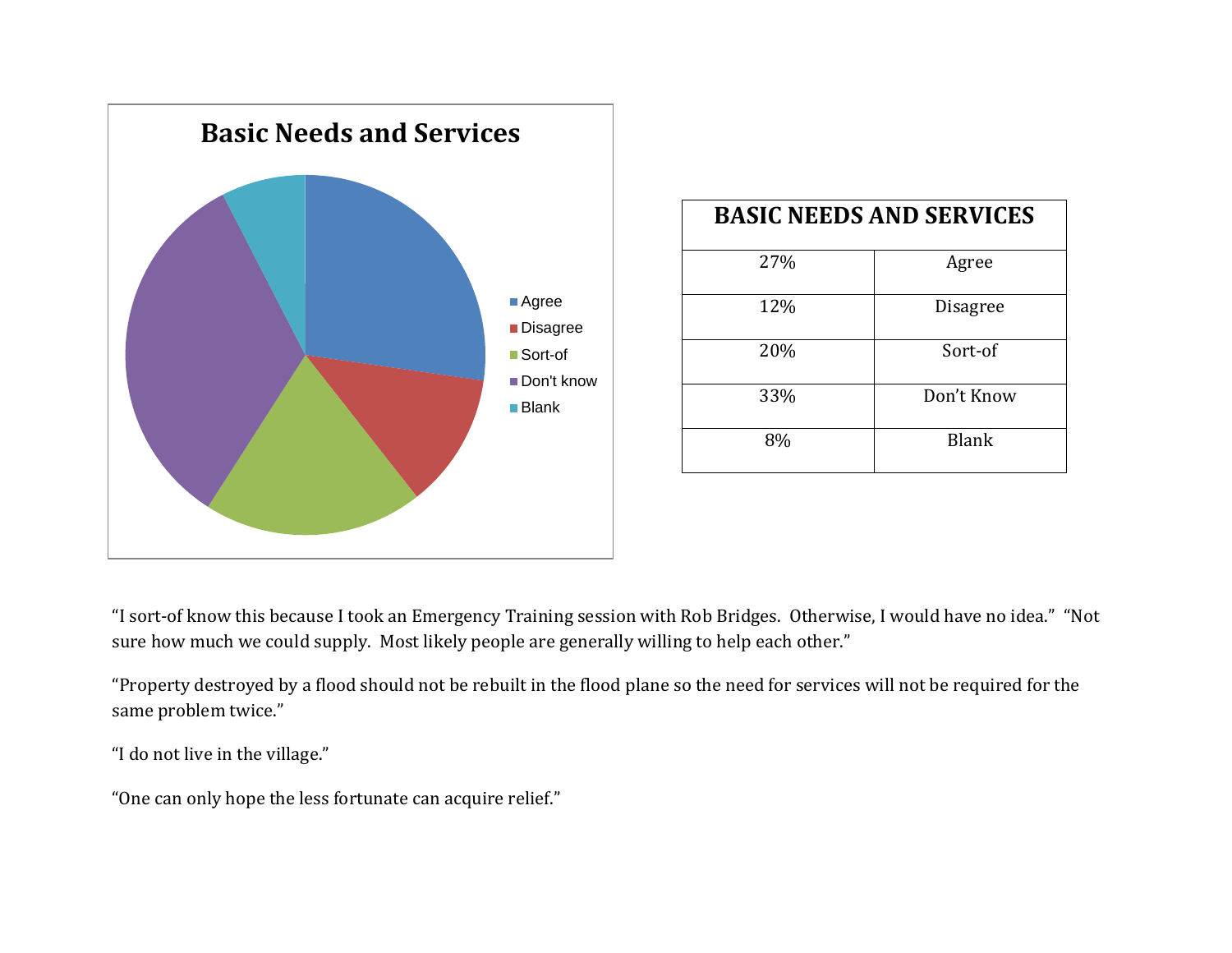"I must admit I don't feel I know enough about this to answer. Sorry. I support your efforts and appreciate your civic spirit."

"Town has no resources to provide any of these services, food stores? Medical?"

"Residents are helpful, creative, and skillful."

"At hay barn, Goddard College."

"It does really depend on how long things are not normal."

"Small town, only so much we can do…depends on severity of disaster of course."

"The town should have a written procedure on the steps the select board and board of civil authority go through when there is a natural disaster and how and where these basic needs will be provided. That information should be routinely distributed to residents and updated as needed."

"I actually don't know if this is true, but given how well Plainfield seems to take care of roads and people, I trust this in place too!"

"I think emergency service is excellent, but I have no clue about everything else."

"Timely emergency response is limited on a "normal" day- I worry what would happened if there were several (or more than one) needs at once."

"Survive is just fine."

"For how long? Food, sure; really complicated medical stuff, probably not."

"Most people rely on themselves, friends, and neighbors…I think."

"I don't consider it the town's job to supply food, water, or power to my home (I live miles from the village). But the roads have always been passable so that I could access those resources."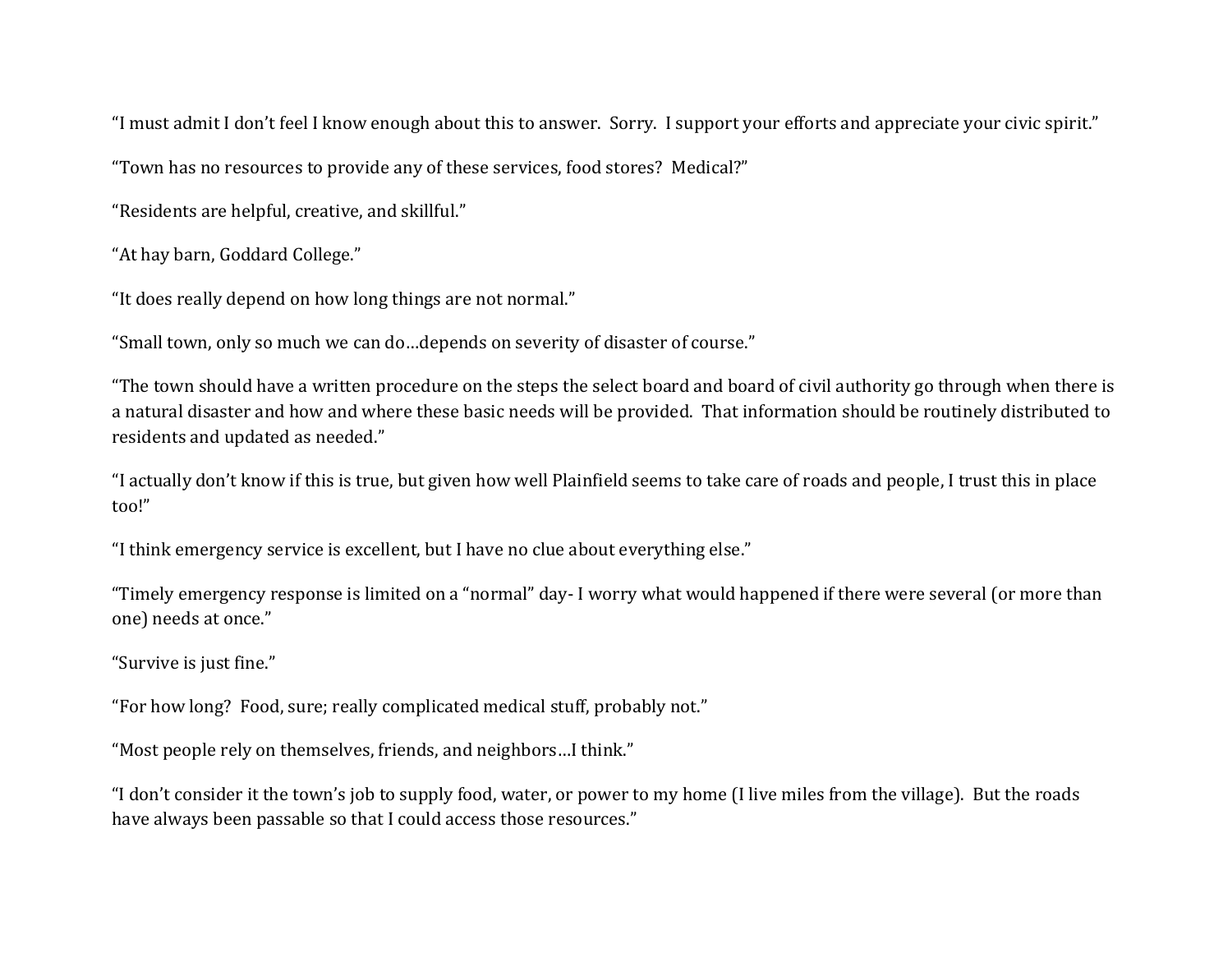"Haven't really seen that put to the test. There are many elderly and people with disabilities and I'm not clear how well prepared we are to assist."

"A lot depends on the nature and duration of the disaster. Also, how much of the VT and New England are affected. Electricity is what we are most dependent on outside resources for."

"Mostly the fire department. Haven't had need for anything extended, only evacuation during Irene in the village."

"No one contacted me. SR, no car, live alone."

"Supply or delivers? I think the emergency shelter may be at Goddard College. The power companies work on getting power back on. We have a Fire and Paramedic Department. Otherwise, I think everyone is on this \_\_, but are willing to help each other."

"What is up the town?! Everyone should be adult enough to take responsibility for their own self and their own family. As a 9th generation Vermonter I am getting very tired of people thinking they should be taken care of."

"I have no idea what the town can supply. We have a fire department, emergency responders, but for food, water, etc. I would look to the state, and red cross. Check with Rob Bridges."

"Get rid of stop signs on Brook Road!!"

"Poor communication systems, cell coverage poor, \_\_\_\_\_\_disasters require more organizing and people and money than I believe we have together."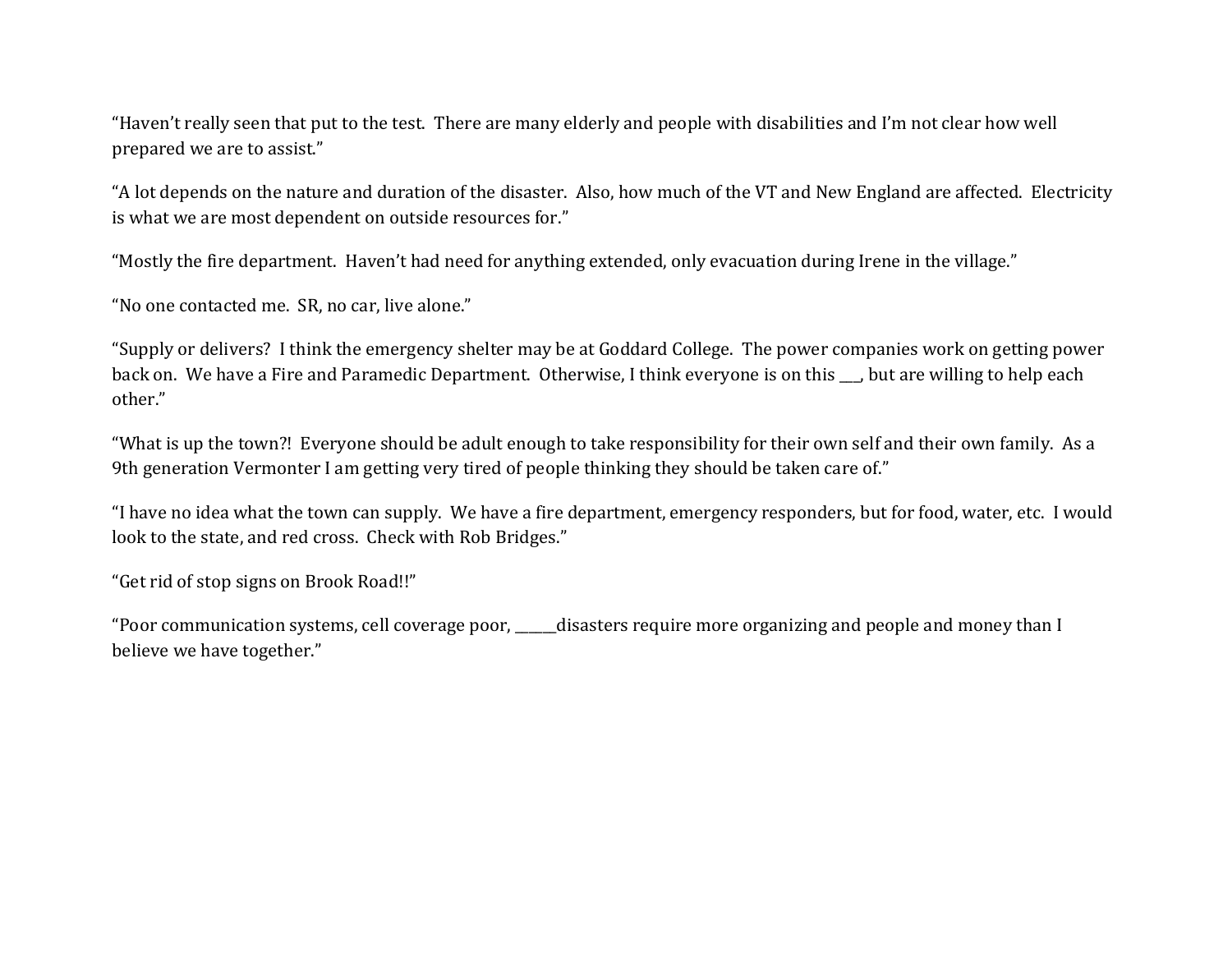### **ENVIRONMENT & NATURAL SYSTEMS**

#### **Overview**

Participants were asked to provide their opinion on the following statement:

*It is important to protect stream banks and floodplains to avoid future floods.*



#### **Comments Received (Environmental & Natural Systems):**

"More needs to be done on the Great Brook to remove trees and debris that could cause another flood."

"Let the people do the job they know how to do without all of the outside \_\_\_\_\_from people in back of the desk at town, state, and federal level."

"This is a priority."

"As long as not protected with rip-rap."

"Within the confines of what is environmentally responsible."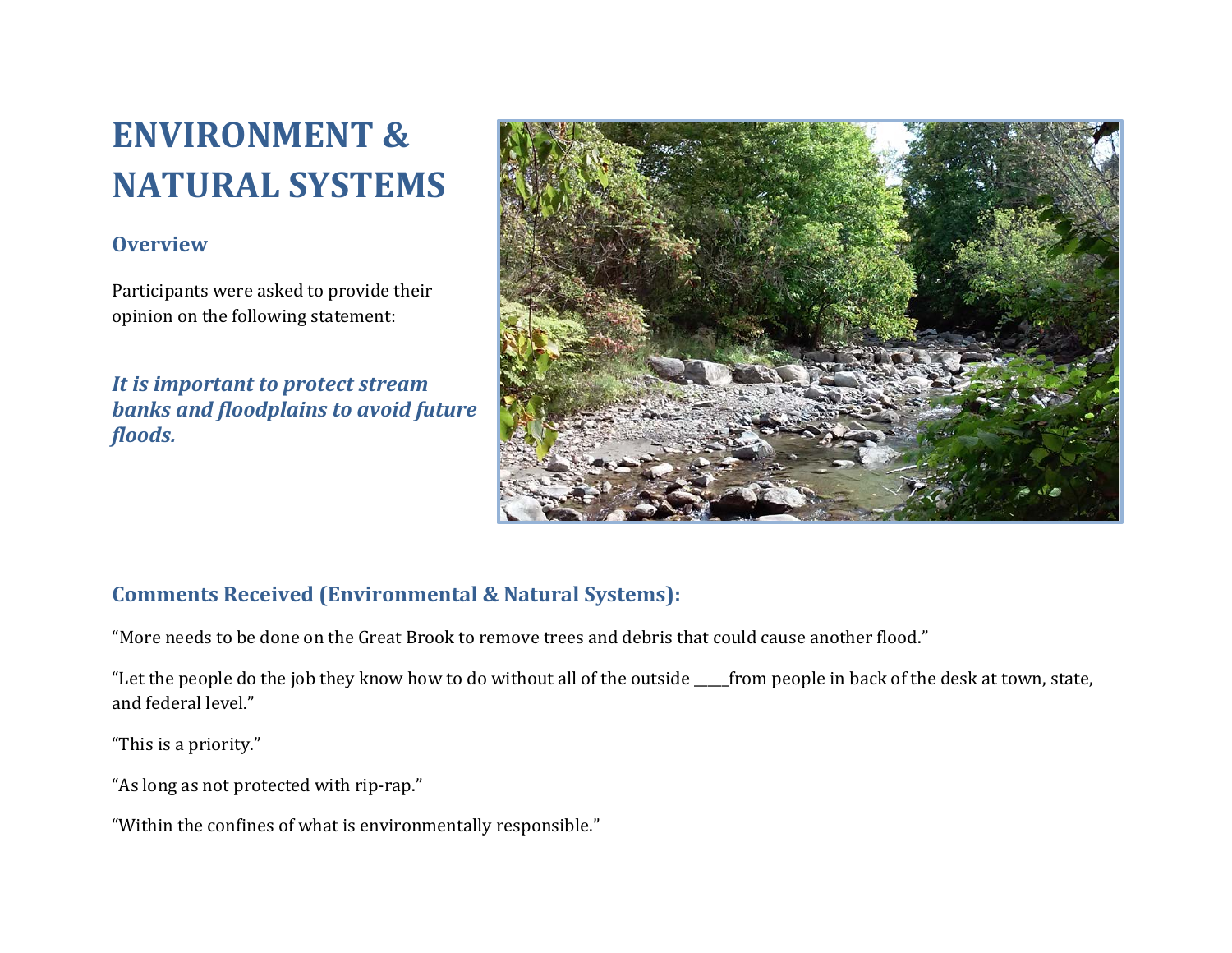

"True, but the ANR is more concerned with "fish" and the natural "direction" of a river, etc."

"I live in a high place, so my home wasn't threatened, but my well burned out and had to be replaced, big \$\$."

"We need to gradually reduce the number of homes in the flood plains."

"Great Brook is never cleared of debris by anyone. In a flood all of the blow down takes out bridges. Neither town or state takes the responsibility."

"No published or posted disaster routes to follow."

"Town has no public places in a disaster."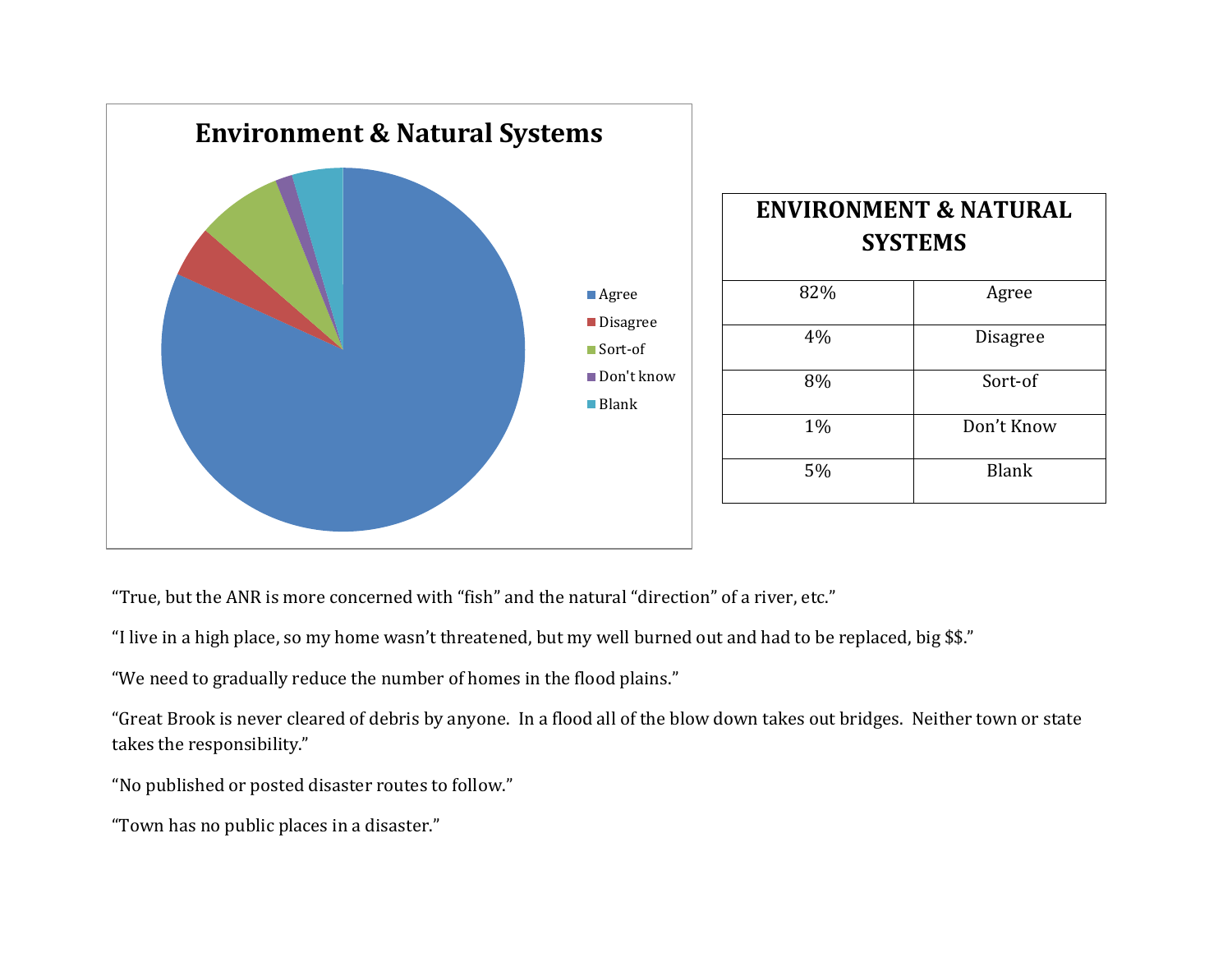"We don't do enough to keep streams open before disastrous weather arrives."

"Agree in protection but unsure how much of a doomsday scenario it makes sense to spend a lot of \$ to prepare for."

"It's important to be mindful and use common sense and be reasonable."

"If the Marshfield Dam were regulated, GMP would have to take environmental matters into account when deciding how to manage the power generation at the dam."

"I see how Plainfield is trying to deal w/ (study) the complex brook/water system, which I appreciate."

"Our intervention may not be worthy in some situations."

"I'm not sure we'll be able to avoid future floods, but we should be trying to mitigate their potential."

"We should have done something years ago. How is it that Barre can have a catchment and we not? Have we done anything at all to alleviate flooding?"

"Let life happen."

"I don't think you can totally avoid floods. We also need to plan for what happens in the event of a flood."

"Our new zoning regs and fluvial erosion map help w/ this, but people in Brook flood area need information."

"The recent damage above makes it mute. Need to set aside \$ for this and make annual appeal as well."

"How do you get there?"

"Of course. Flood plains should do their jobs. No one should build in them. Too late for that though."

"Let them be- they will flood as they have been doing for millennia."

"The new stop signs suck."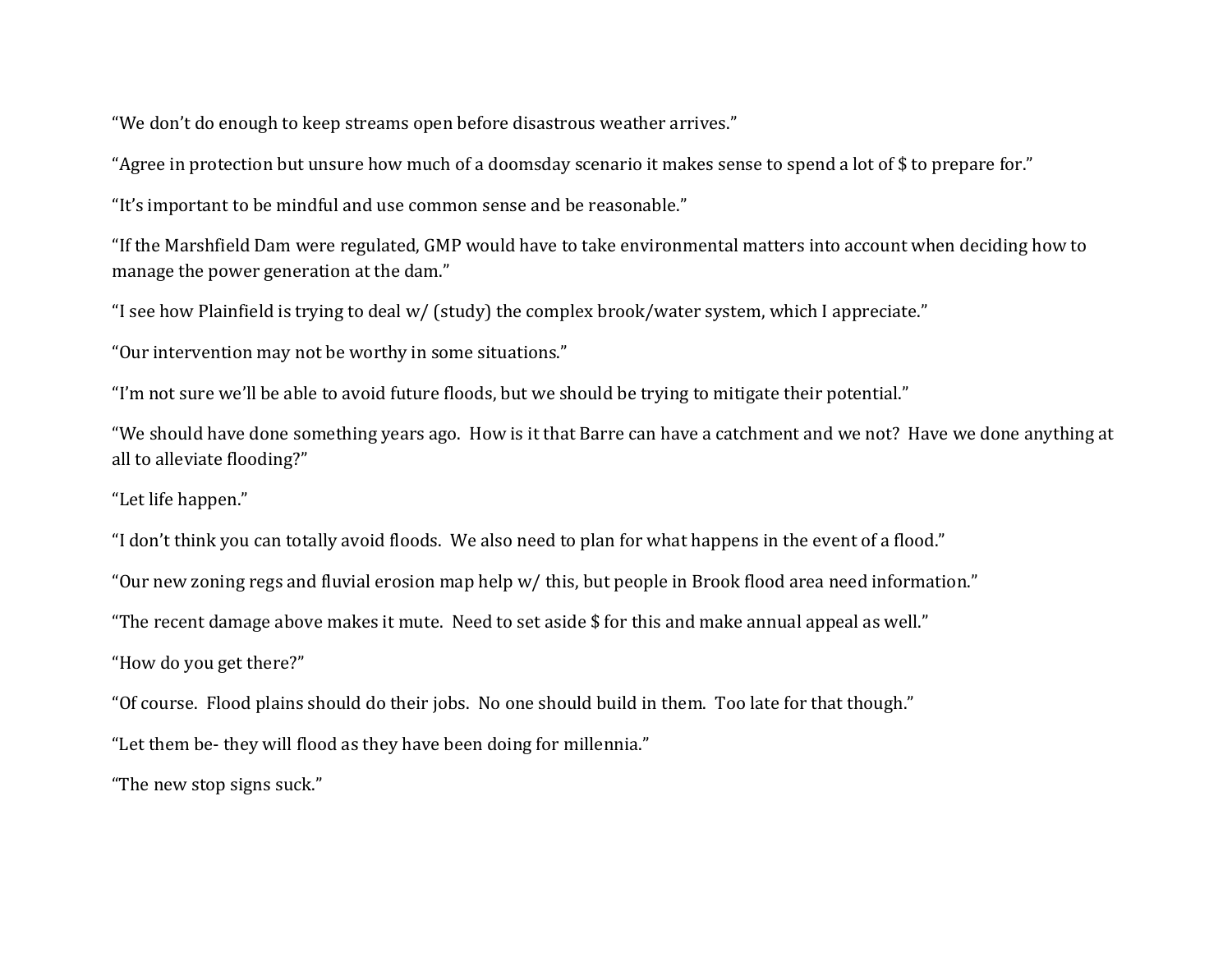"What about structured neighborhood gatherings (with trained instructors to facilitate those groups. Provide resource info and neighborhood plans get developed. Who has what (food, water, blankets, etc.), first aid and CPR, phone chain/who walks to whose house, pet care, etc. Who is physically or emotionally frail, elders, handicapped, very isolated. Especially in more rural/out of town."

"I highly agree, this is a worthy investment."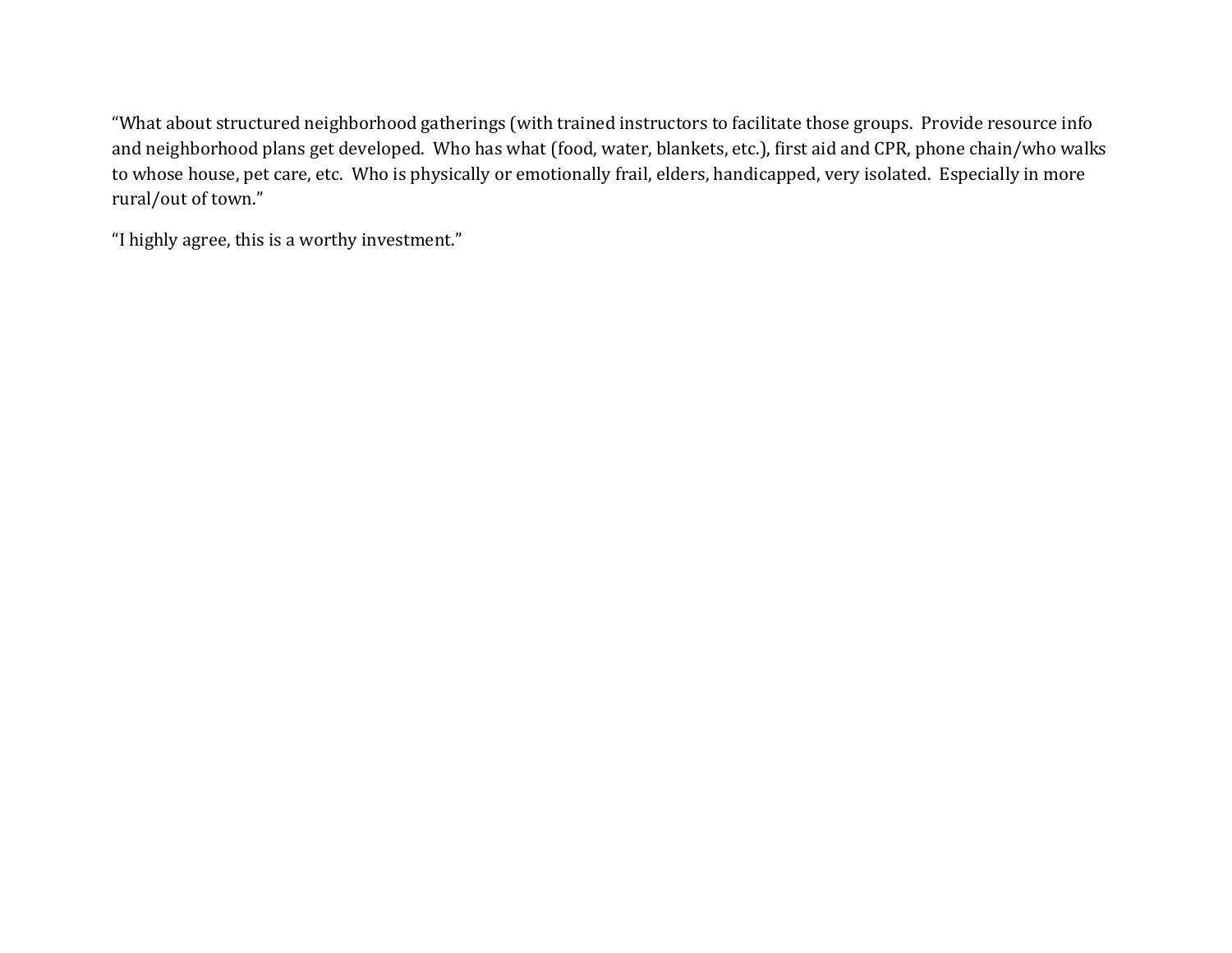### **PHYSICAL INFRASTRUCTURE**

#### **Overview**

Participants were asked to provide their opinion on the following statements:

*#1. In the event of a natural disaster, my neighbors and I know alternate transportation routes.*

*#2. My neighbors and I know the location of public facilities that offer help during a natural disaster.*



#### **Comments Received (Physical Infrastructure):**

"The more we do as the state and federal government ask the worse it get when well \_\_\_\_ever town."

"I know about emergency shelter at Goddard, but I don't think my neighbors do. Also if is on the other side of the river, which may be cut off in the event of a flood."

"Yes we can wait out if the road goes."

"Fire Department/ Goddard College."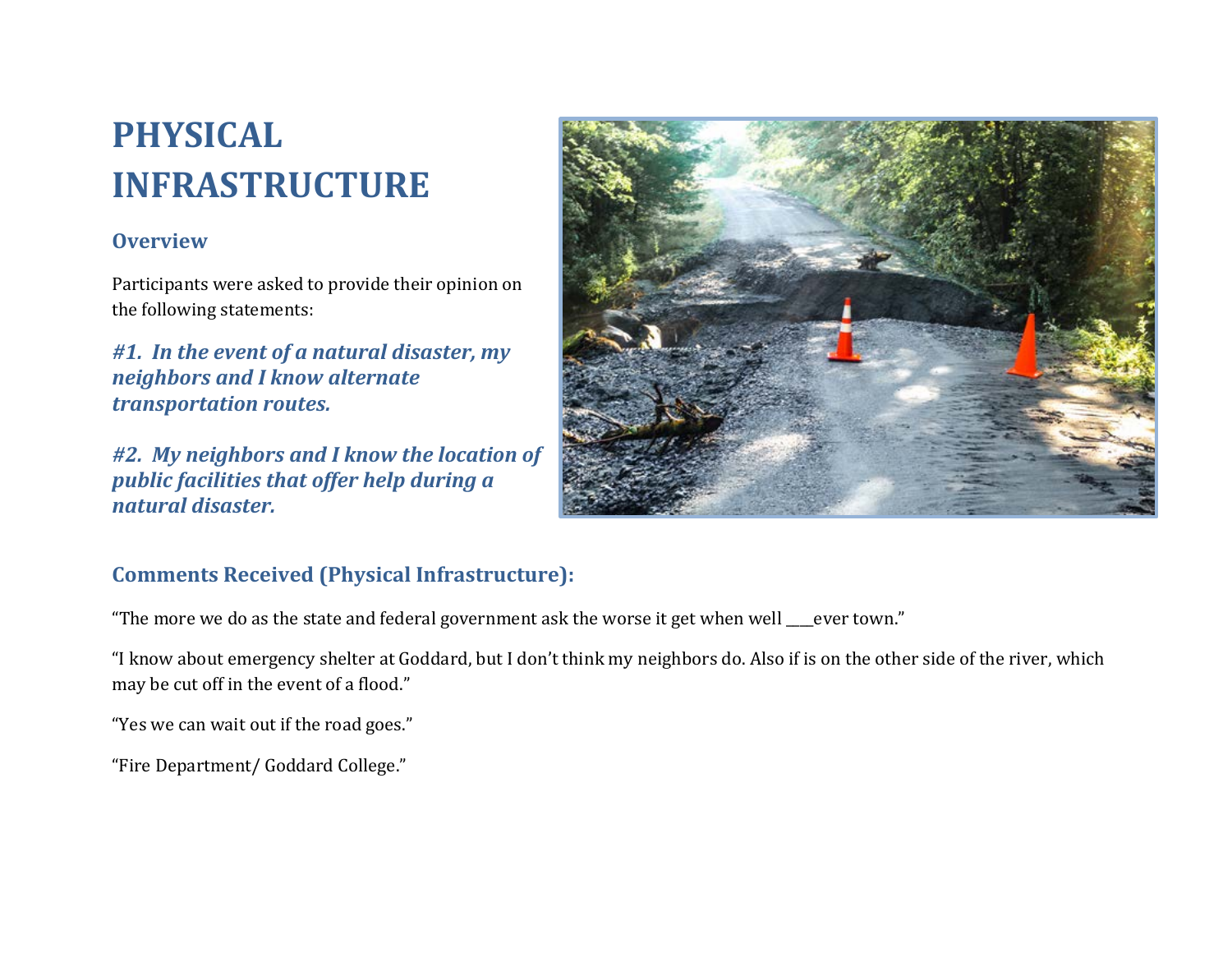

| PHYSICAL INFRASTRUCTURE<br>#1 |                 |
|-------------------------------|-----------------|
| 59%                           | Agree           |
| 6%                            | <b>Disagree</b> |
| 16%                           | Sort-of         |
| 18%                           | Don't Know      |
| 1%                            | <b>Blank</b>    |

"When you live in a floodplain it's hard to \_\_\_ a balance between necessity and affordability."

"Town has none."

"Pretty well kept, but lack parking in the village is becoming problematic."

"The main bridge into the village is a definite weak link in the chain."

"Not clear what media to go to to get this information."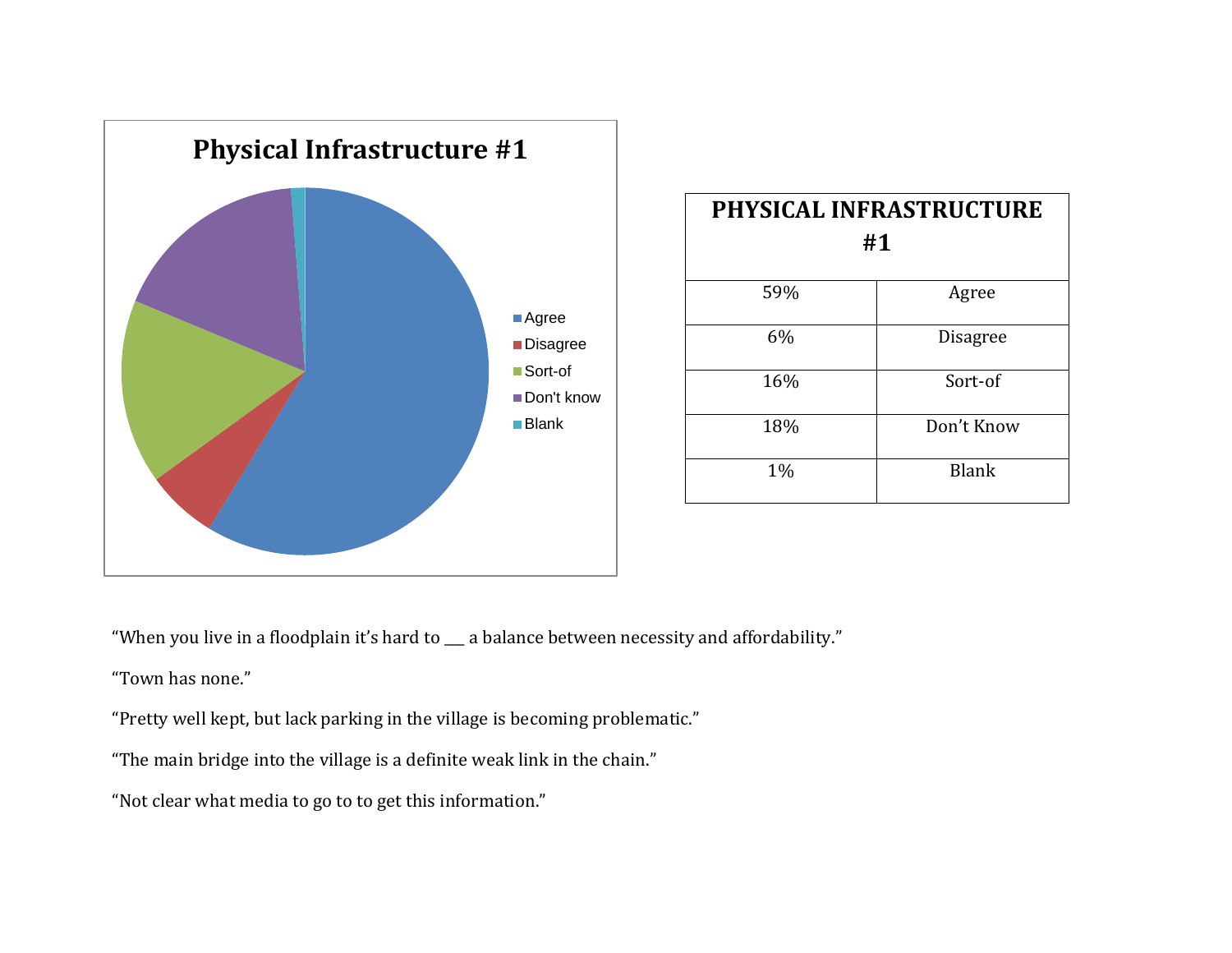

"Um…what are the public facilities? The schools?"

"There are no public facilities in the event of flooding."

"I'm not sure which public facilities offer what resources, but I'm confident that I could find out or get to one if needed."

"Rob Bridges does a lot of this, but information is not getting out if people don't come to meeting or read it on FPF. Then again, I don't look at the town website- people rely on this sort of thing."

"Could be better."

"Depends upon how many bridges get wiped out. If not too many, we're good."

"We haven't needed shelter since we've never been hit hard at our home. The old bridges have held up well. We just need larger bridge decks to span further."

"No stop signs."

"Easy for down town to get separated/cut off from folks on the many out of town roads and hills."

"Improvements have been made but \_\_\_\_\_\_\_the Plainfield Community Center as a vital active part of the this communities resources and not have handicap access is dysfunctional. We need to be included."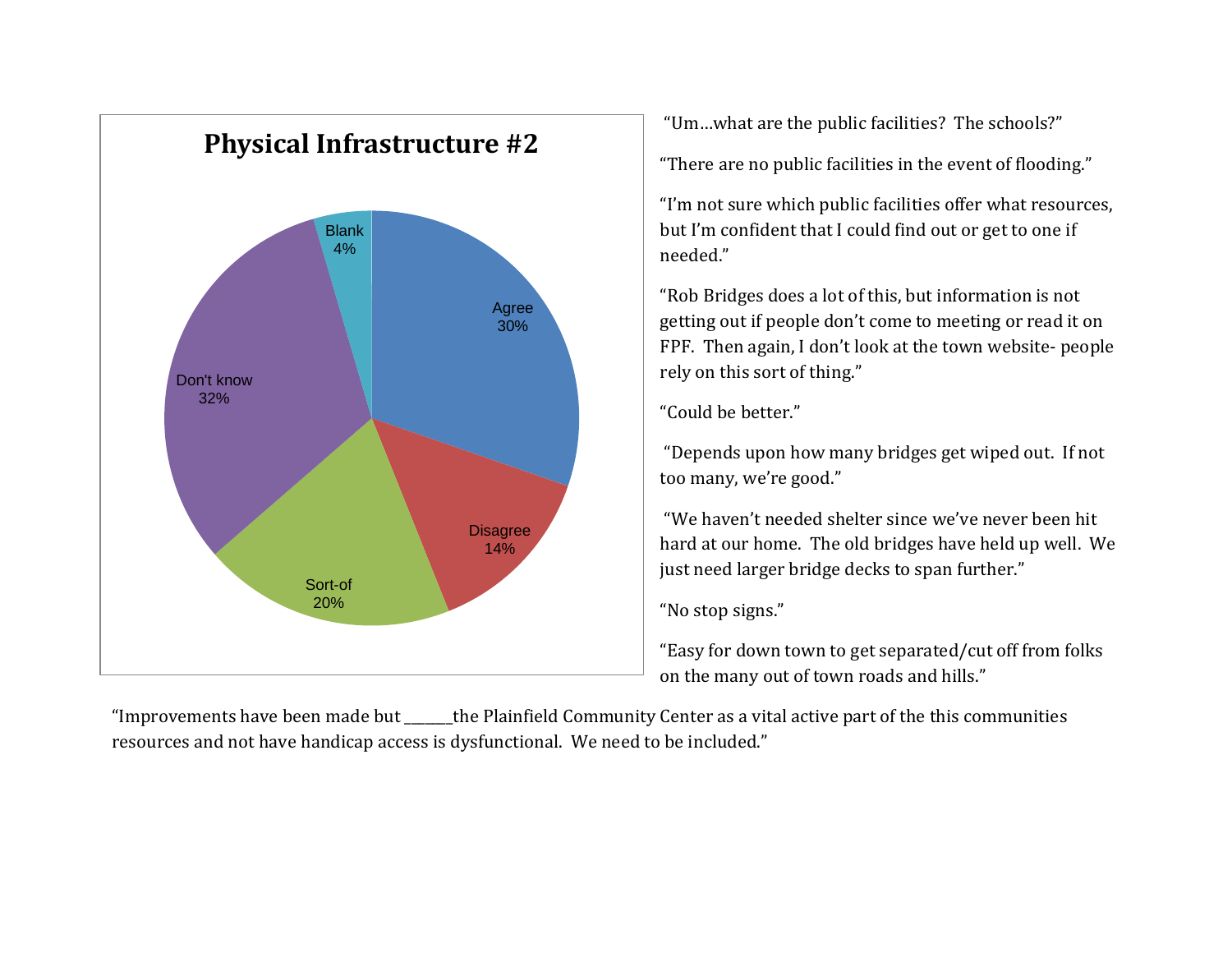### **COMMUNITY CONNECTIONS & RESOURCES**

#### **Overview**

Participants were asked to provide their opinion on the following statements:

*#1. Our town has community networks, resources, and structures that support the functions of our government and help residents resolve their concerns.*



*#2. Community leaders communicate and collaborate adequately through the town website, Front Porch Forum, WGDR radio, and public meetings.*

#### **Comments Received (Community Connections and Resources):**

"I'm not aware of regular town postings/news pieces, but I don't spend much time at mentioned sites. I'm sure I could have town business questions answered with a couple of phone calls…"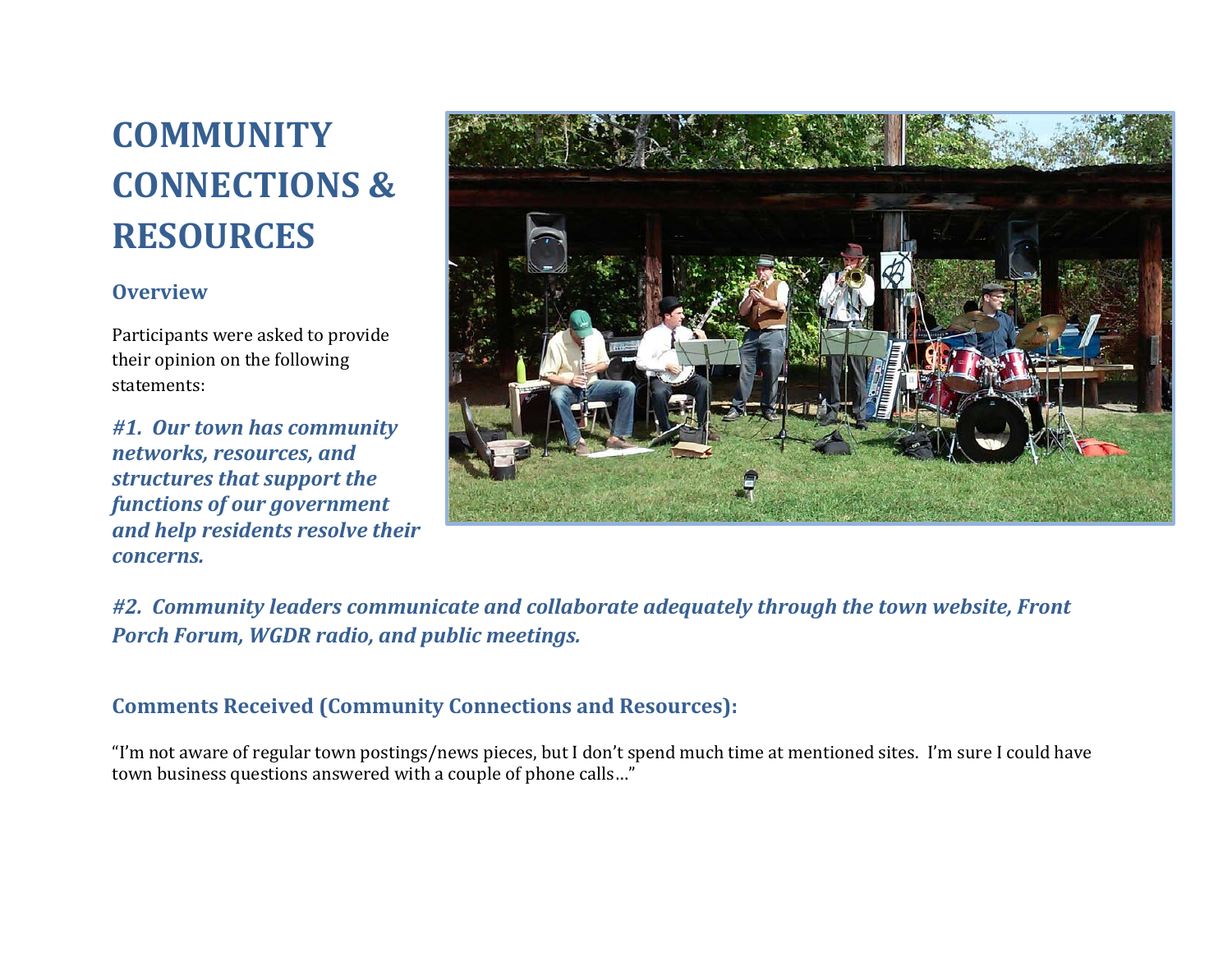

| <b>COMMUNITY CONNECTIONS #1</b> |                 |  |
|---------------------------------|-----------------|--|
| 59%                             | Agree           |  |
| 3%                              | <b>Disagree</b> |  |
| 12%                             | Sort-of         |  |
| 20%                             | Don't Know      |  |
| 6%                              | <b>Blank</b>    |  |

"I have had just about all I can take of special interest groups in that are in this town bring up grate \_\_\_\_ the working people can pay for."

"We perhaps could use a communications system which doesn't rely on electricity. GDR, FPF, websites and mobile homes (to recharge) all need electricity."

"Many residents aren't "in the loop" and don't look to the local community for support or to air their concerns."

"If I am not on-line what resources do I have??"

"Not on-line!! Not everybody is online!!"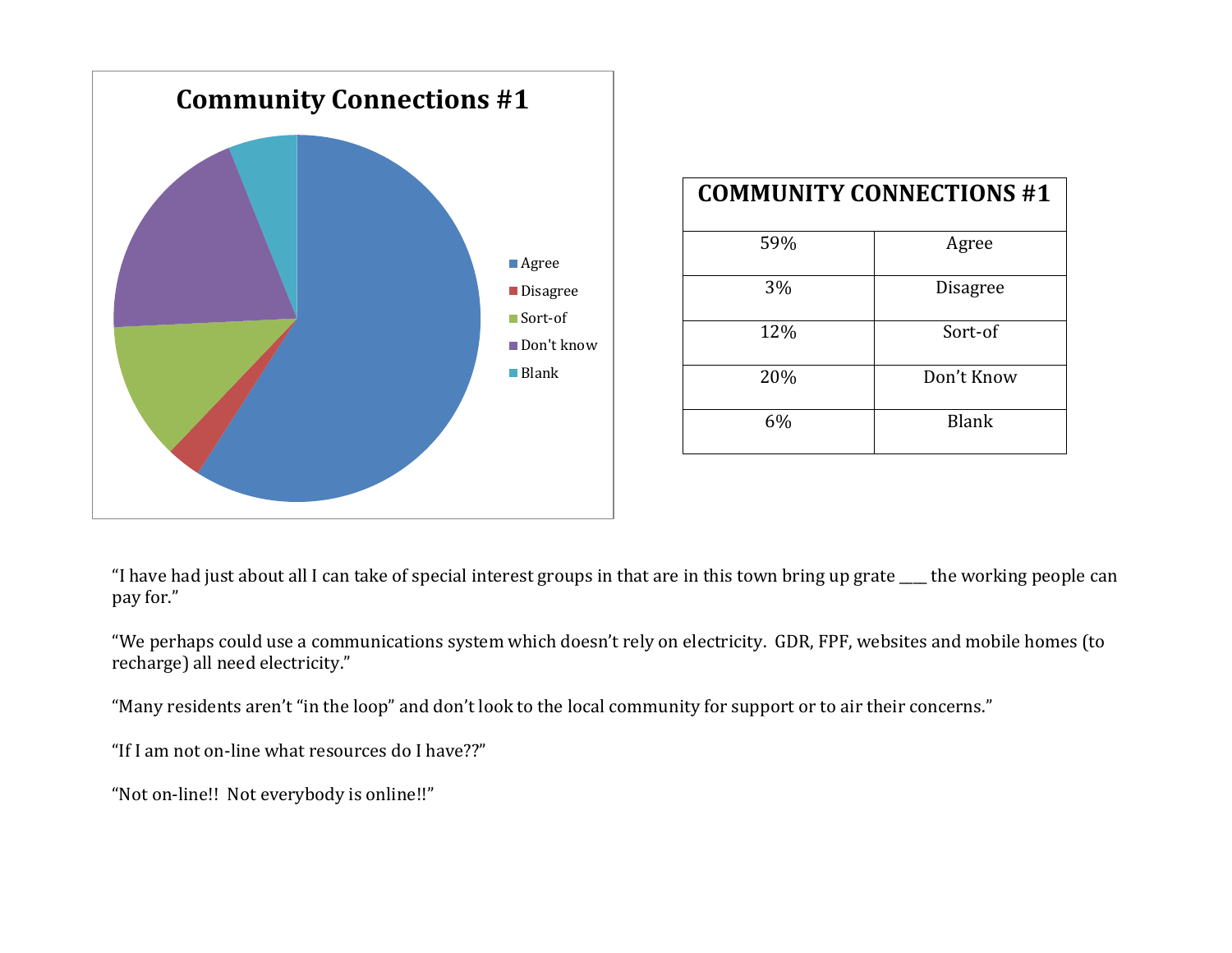

| <b>COMMUNITY CONNECTIONS #2</b> |                 |  |
|---------------------------------|-----------------|--|
| 50%                             | Agree           |  |
| 6%                              | <b>Disagree</b> |  |
| 26%                             | Sort-of         |  |
| 14%                             | Don't Know      |  |
| 4%                              | <b>Blank</b>    |  |

"It was very helpful to have a phone message re: Closed roads during the last flood."

"Yes, better now but still not addressing the needs of the few."

"We don't go to the website, nor listen to WGDR, nor go to public meetings, so this is our problem."

"Excellent communication from Select Board- Bram Towbin."

"My knowledge of the above is limited, \_\_ is my direct input."

"I admire our Selectboard- smart, proactive, transparent."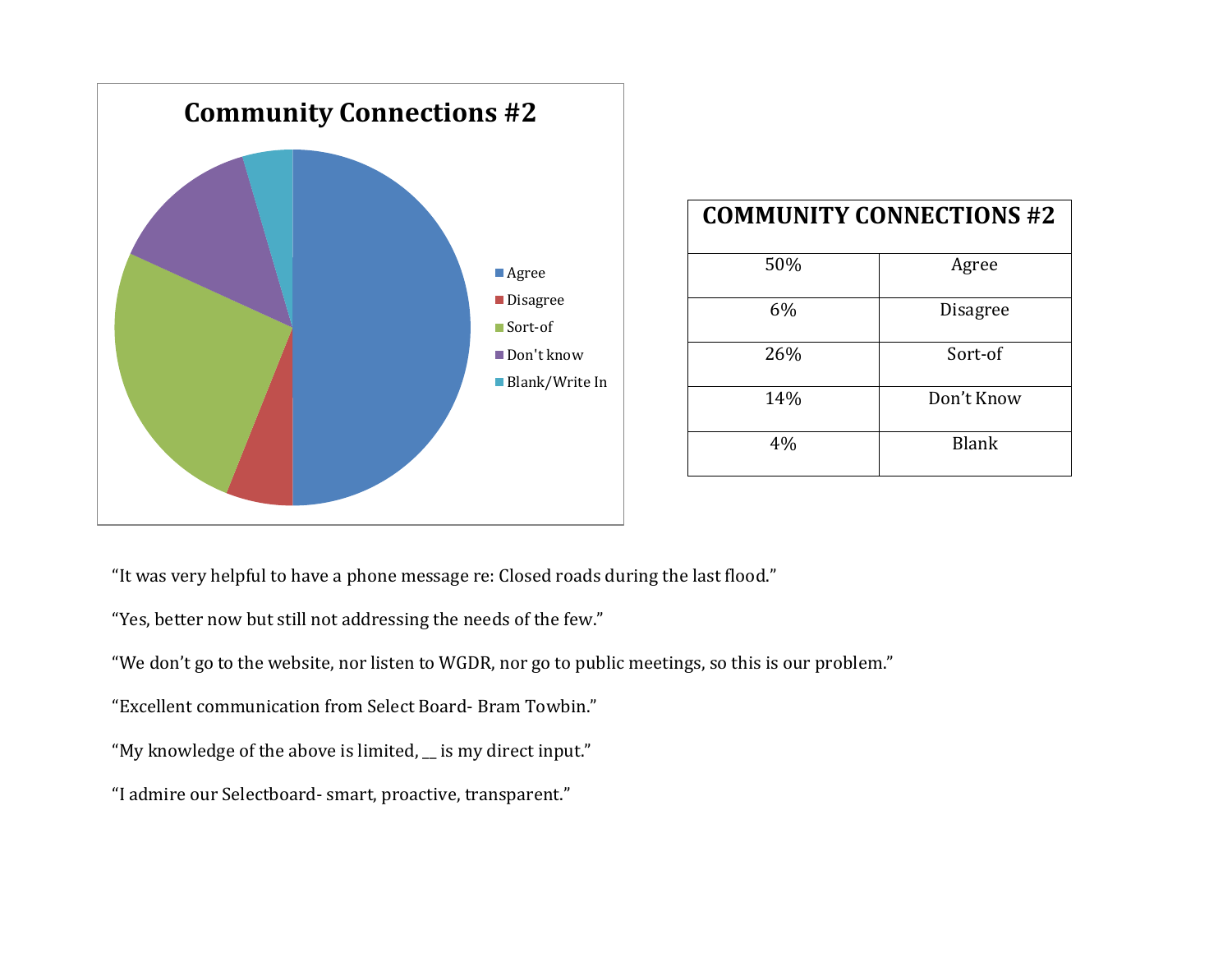"Really has none."

"I feel squeaky wheels and relentless voices overpower the majority (in some/ a lot of cases)."

"It's difficult to find what your looking for on town website."

"The library is a vibrant community gathering hub. It is also a resource for research needs of the town, and has offered to assist in making the historic town reports accessible via the internet. The librarian created this online format for the survey."

"Some people may not use a computer."

"Too person based, need to set procedures that are reasonable in time and effort for any select board to carry out over time."

"I LOVE that I can see the meetings by minutes by video. Thank you for this!!! And Bram seems all over the important stuff. (Sorry to see y'all take so much heat from a few…)

"Better than Marshfield."

"Not enough!"

"The first question here should be about eight different questions, but I truly don't know what resources and structures exist to support town government or residents with grievances against the town (I'm assuming that's what you mean, and not resident v. resident grievances). I often don't know what's going on with the town, but I think that's my fault for not paying attention, not a lack of outreach from town leaders."

"These are all dependent on data/phone infrastructure in the town. (Unless WGDR has a generator."

"Could and should use WGDR more. A 2way relationship there could be really great."

"However you need access to them."

"Unfortunately, I don't watch enough TV to catch town meetings. I do like the posts on facebook and front porch forum."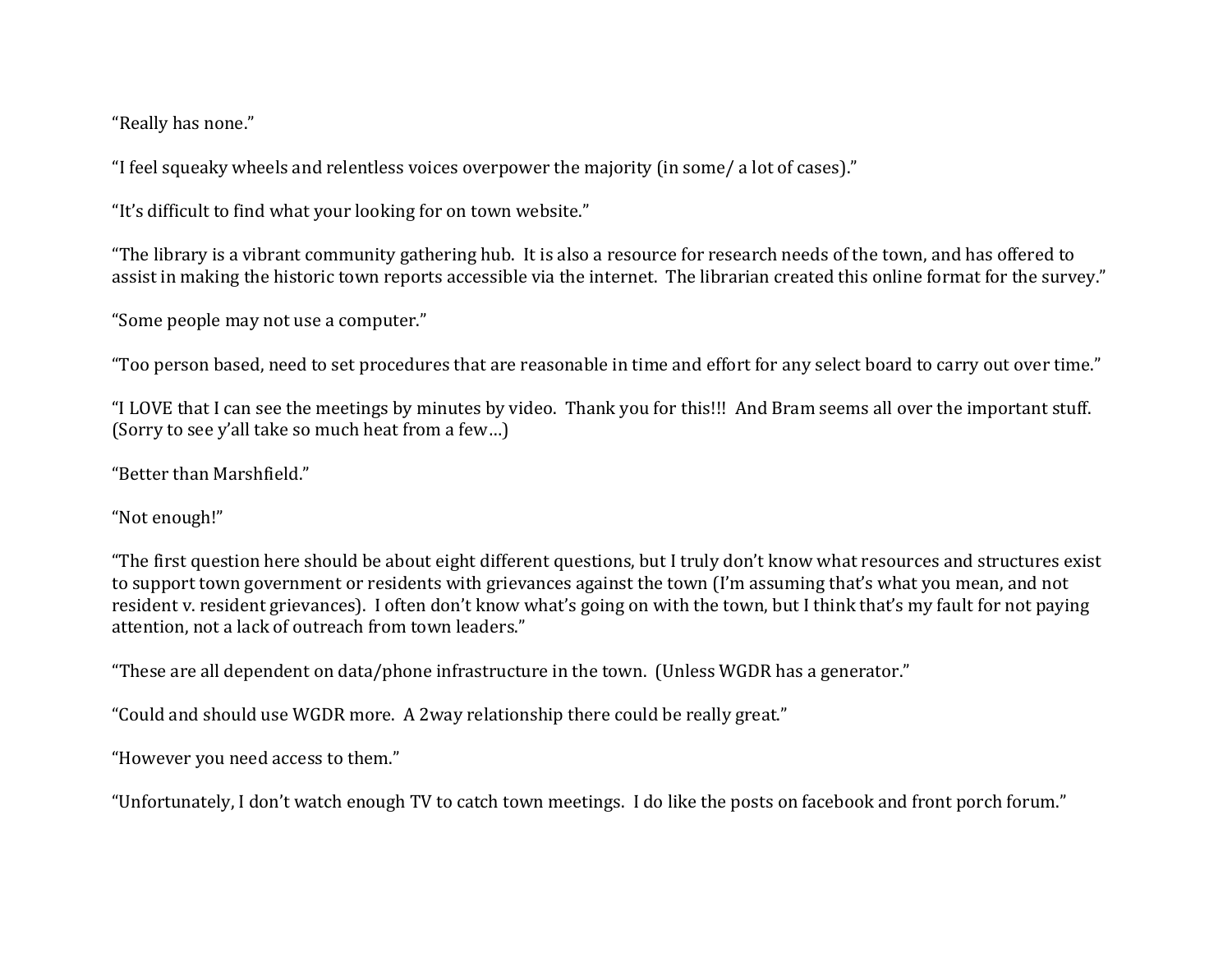"Much better than other towns, i.e. Calais, Cabot, Marshfield."

"Some people aren't on the internet, so they may not be aware. Direct mail is still important."

"Get rid of the stop signs!" "The new stop signs suck."

"I know they try but still feels disconnected, as different mediums reach different pops. We should def know where to look for emergency alerts and instructions (what to do/not to do), where to go, closed roads, who/# to call in emergency, etc."

"More communication also with smaller non profess and activist individuals and working on eg. Facebook, coop\_\_\_, better communication."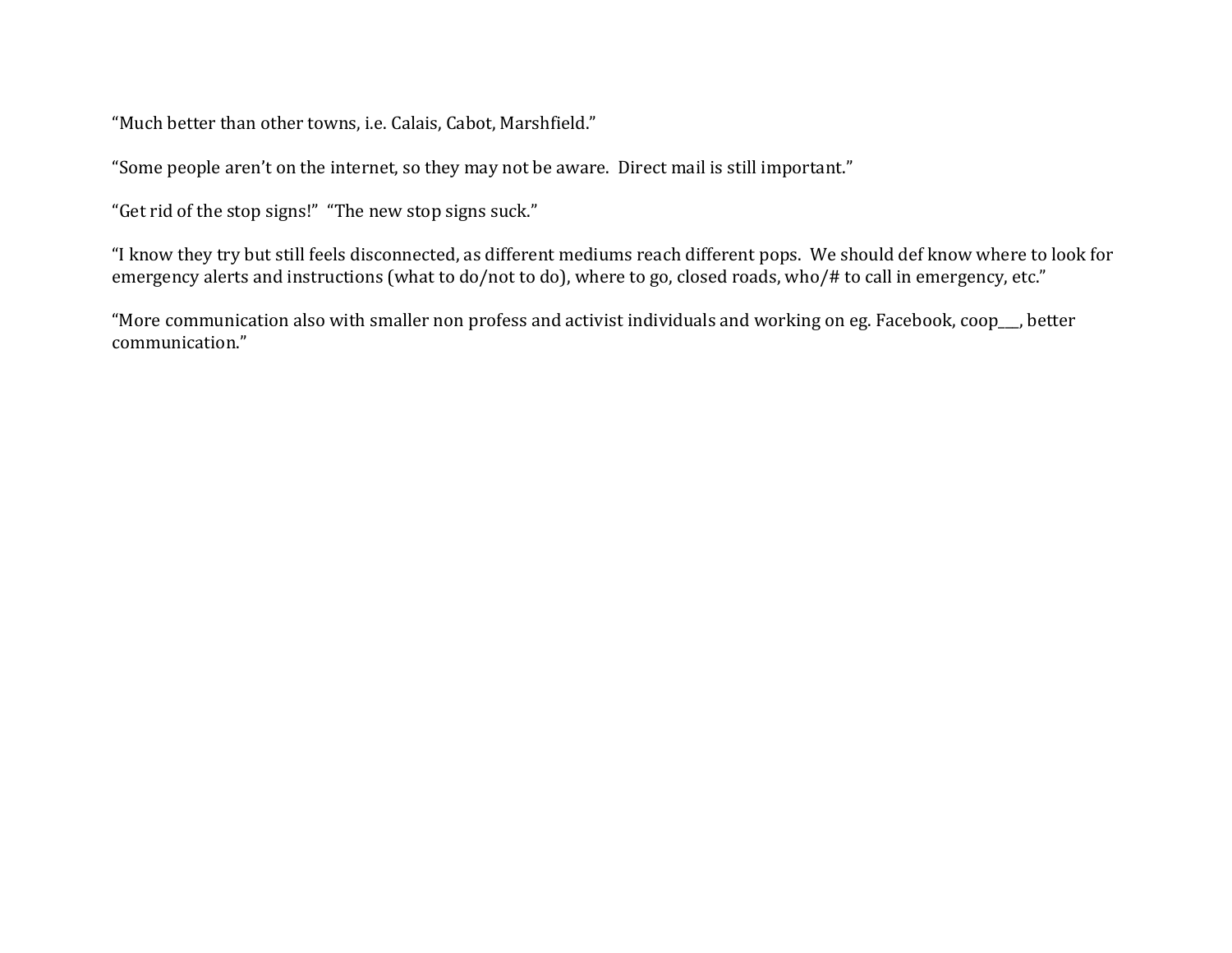### **MISC. QUESTIONS AND COMMENTS:**

"Why do we have to have some from out of town to tell us how to live and run our town."

"Why is it if your ideas of what this town should be we have lost all are business in town got empty houses all over the village. It is about time we started to love within our means and stop try be Santa Clas. The working class has had about all they are going to put with."

"I live in the hills…"

"What is the plan for the town forest? I understand it's clear-cut. I'm all for planting acorns, beach nuts, maple seeds, etc. to grow a hardwood forest. If there's enough land, we should plant a soft wood and hard wood area for cash crops to aid the Plainfield coffers (if that's allowable)."

"Resilience is newish), popular concept…it means different things to different people/groups. It might be helpful to add disaster to the title. What about other disasters, such as blizzards, roads closed, long electric/phone outages, (can mean heat for many), field fires, hazardous spills, etc."

"I know Rob Bridges did a lot of work toward some of this, but too big a job for one person. The community neighborhoods need to see all this as a community, mutual support necessity."